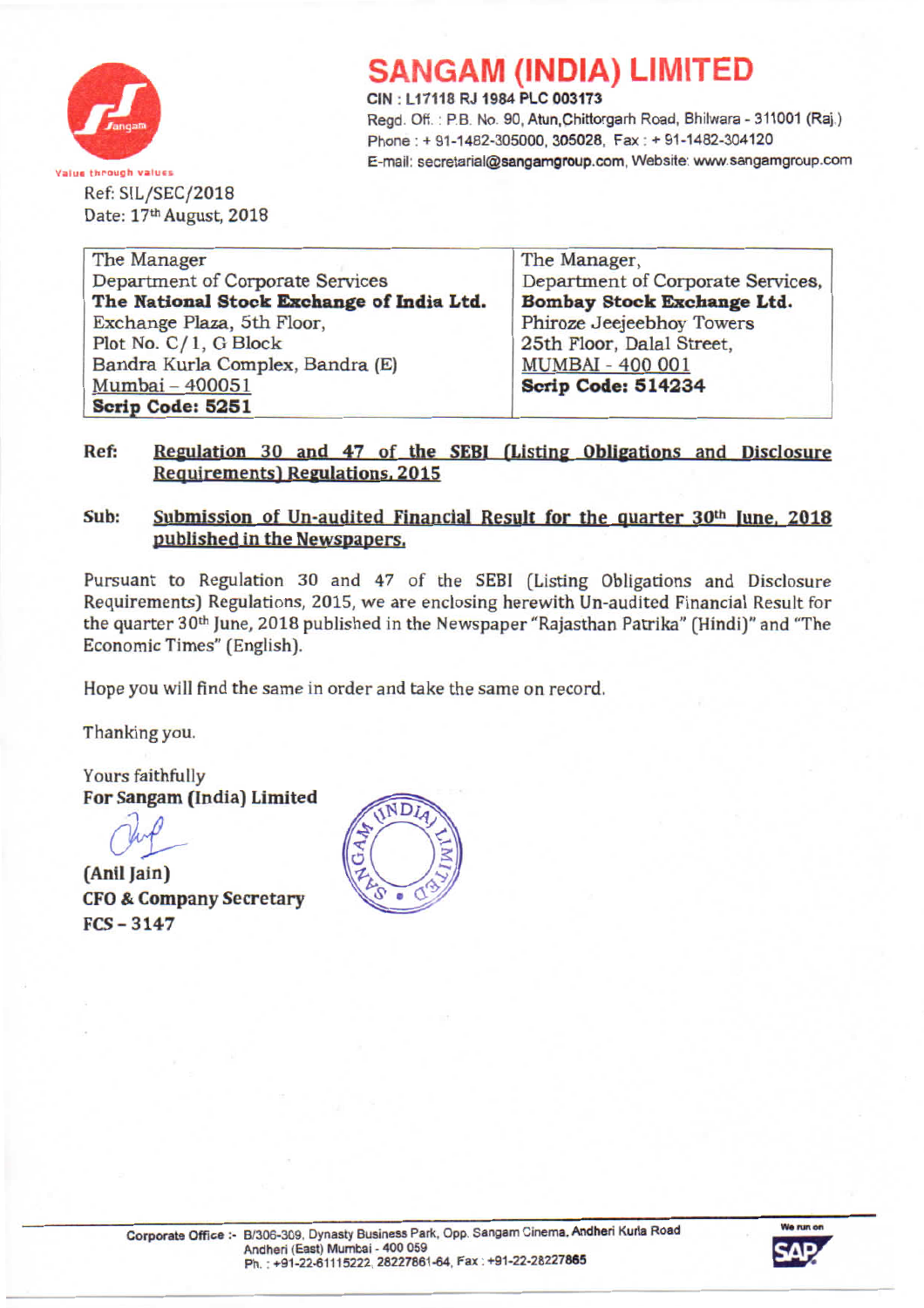पत्रिका भीलवाड़ा

, मीलवाड़ा , शुक्रवार, 10, अगस्त, 2018

# आक्रोश भूख हड़ताल पर बैठी दो कार्यकर्ताओं की बिगड़ी

त्स लय मे दिवस पूर्व ने कहा लेकर श्व के

कांग्रेस

निभाई

संग्राम

ति की

गीवाल,

राजेन्द्र

री. मंज

रोहित

पत्रिका लाइव<br>रिपोर्ट

सिक्योर के विरुद्ध महिला कांग्रेस का

धरना पत्रिका न्यूज नेटवर्क

भीलवाड़ा, बिजली सेवा प्रदाता एजेंसी सिक्योर मीटर्स के गांधीनगर स्थित दफ्तर के सामने महिला जिला कांग्रेस की भूख